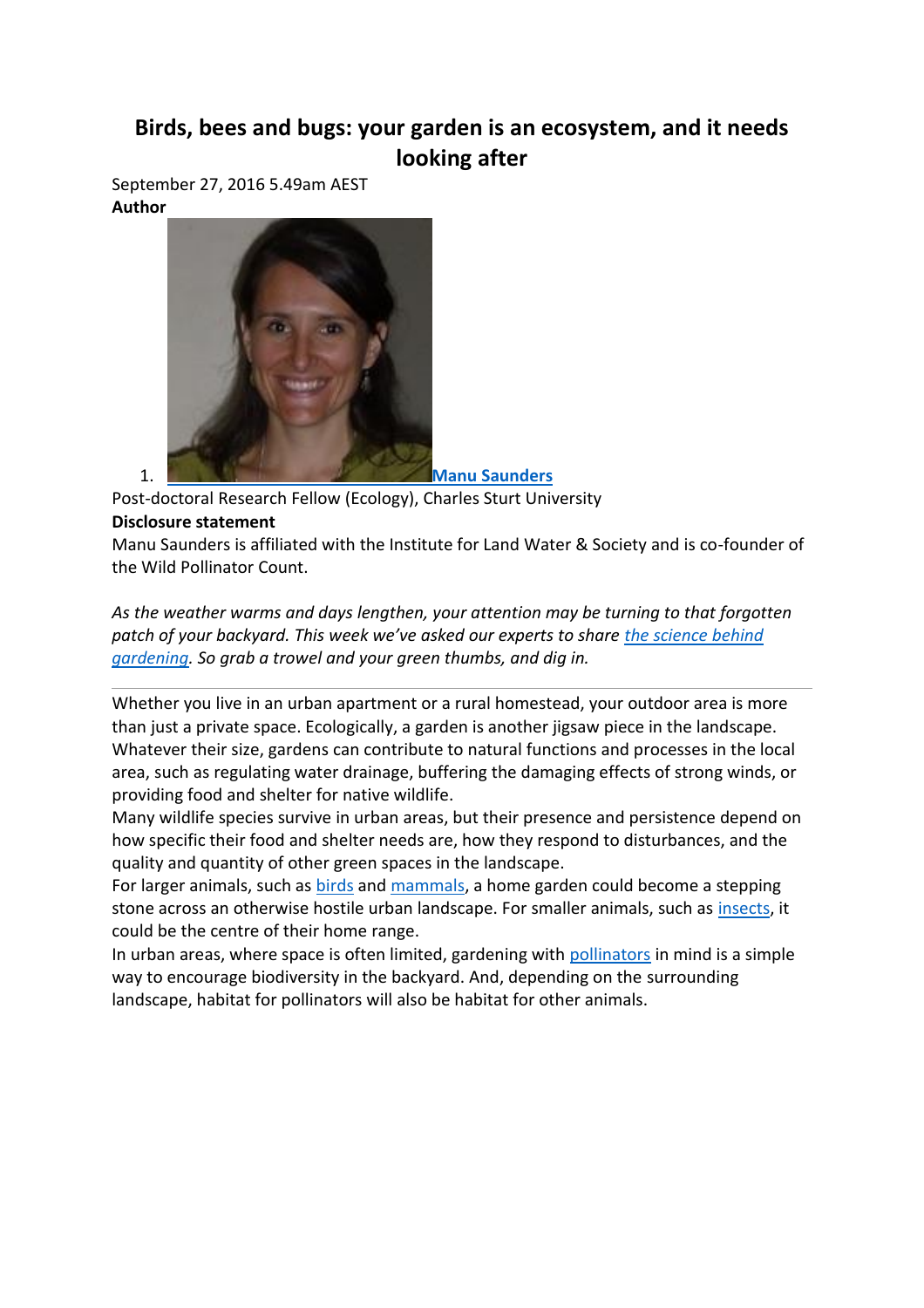

Butterflies are important pollinators in backyards. [John Tann/Flickr,](https://www.flickr.com/photos/31031835@N08/5359481671/) [CC BY](http://creativecommons.org/licenses/by/4.0/) **Flowers are just the first step**

Flowers produce sugar (nectar) and protein (pollen), the main diet for many adult insects and birds. Unlike other insect groups, [native bee](https://theconversation.com/modern-agriculture-is-stressing-honeybees-lets-go-native-12080) larvae develop almost exclusively on pollen collected by their parents, so flowers are essential to grow native bee populations. There is no single best combination of flowers for wild bees. Many "plants for pollinators" lists available online are [based on local experiences and rarely apply to](http://bioscience.oxfordjournals.org/content/64/11/1019) all geographic [regions.](http://bioscience.oxfordjournals.org/content/64/11/1019) A general rule of thumb for a pollinator garden is one that produces flowers for most of the year and is built on diversity – [monocultures](https://theconversation.com/single-crop-farming-is-leaving-wildlife-with-no-room-to-turn-38991) of any single flower type or colour will suit only a very small number of generalist species.

[Native plants](http://www.abc.net.au/gardening/factsheets/native.htm) are an ideal option for attracting native pollinator insects and birds, but many garden exotics, especially herbs, fruit and vegetable plants, are just as popular. Modern hybrid varieties should be chosen carefully, as some are bred for commercial fruit or flower traits (like size or colour), but the flowers lack the nectar or scent cues that attract pollinators looking for food.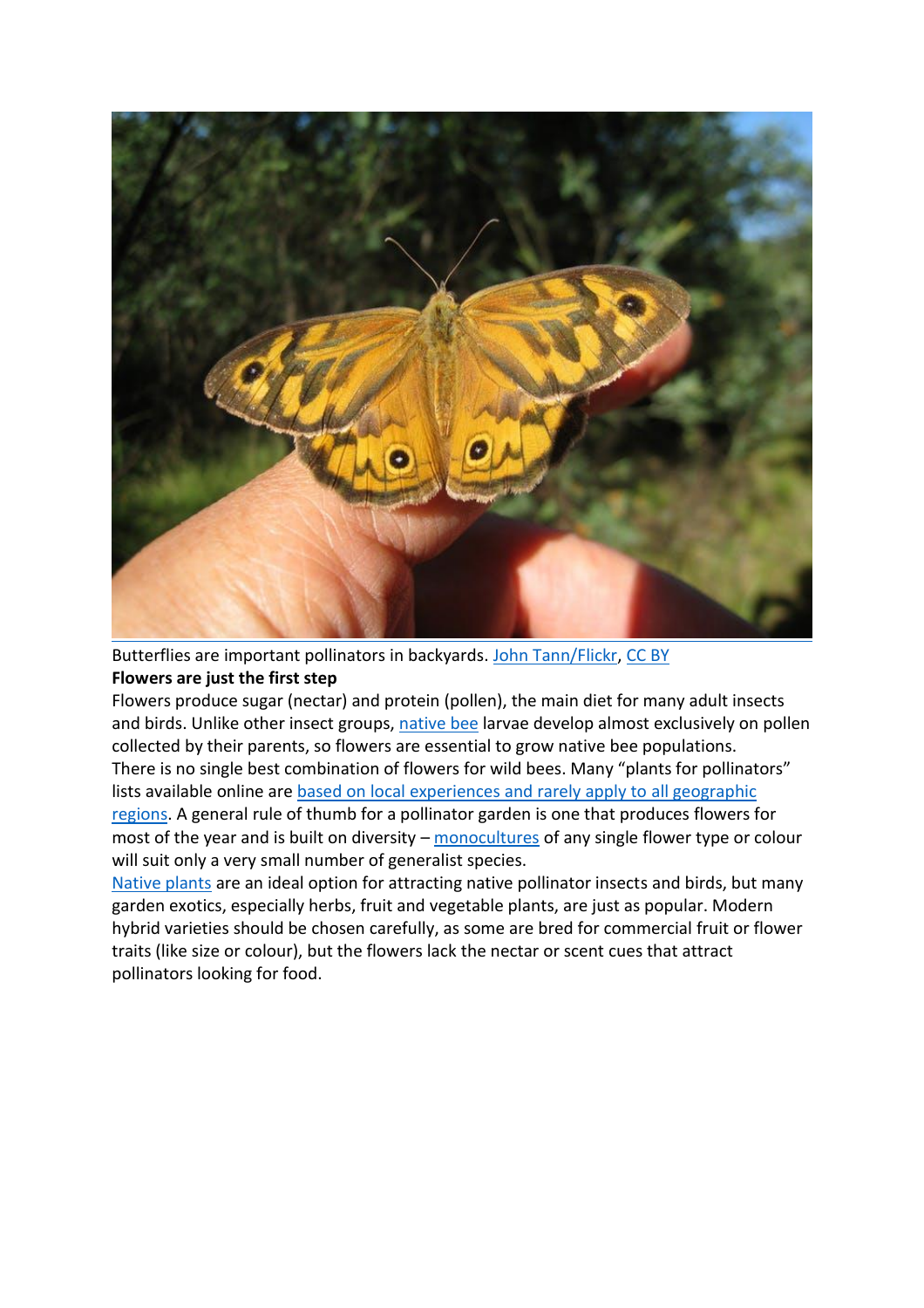

Native plants can attract birds, such as this New Holland honeyeater. [Cazz/Flickr](https://www.flickr.com/photos/cazzjj/27999912081/) **Build it and they will come**

The structure and design of a garden can determine what wildlife species will visit or make a home. Vertical structure, built from multiple layers of different plant heights, provides more spaces for wildlife to co-exist. Small plants and shrubs provide good shelter for insects and very small birds, while larger trees will attract visits from more mobile birds and mammals. Large trees with rough or shedding bark that creates lots of cracks and crevices are excellent shelter for insects and small lizards. Trees that produce resins and sap flows, such as conifers, acacias and eucalypts, are also useful for some native bee and wasp species that use resin to seal their nest cells.

[Insect hotels](http://www.sgaonline.org.au/insect-hotels/) can provide homes for insects that usually nest in dead wood. But only a small proportion of the world's bee species are wood-nesters. About 75% of bee species dig their nests into the ground, usually in sandy, uncompacted soil, preferably on a slope that won't get waterlogged.